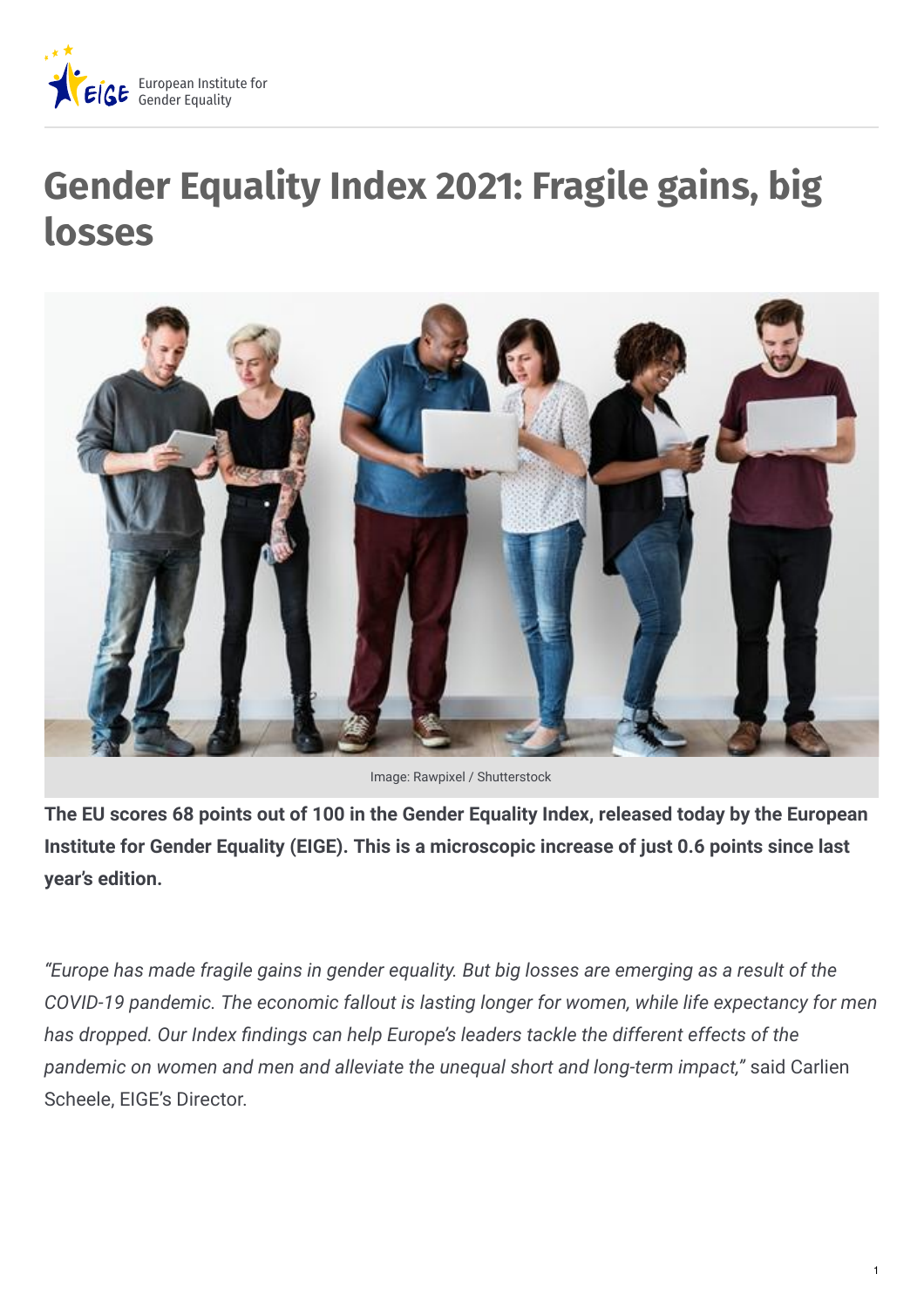Sweden and Denmark are again the top performers in this year's Index, followed by the Netherlands, which jumped over Finland and France to claim third place. Luxembourg, Lithuania, and the Netherlands have improved the most since last year's edition. Slovenia was the only country that went backwards. There are big variations in gender equality scores between countries. They range from 83.9 points in Sweden to 52.6 points in Greece.

*"Health is the state of complete physical, mental and social wellbeing. Equal access to good quality health services, including sexual and reproductive health and rights, allows women and men, in all their diversity, to live a full and active life in society. Through the EU4Health Programme, the Commission stands ready to support EU Member States' needs and actions to recognise every person's fundamental right of access to healthcare as enshrined in the Charter of Fundamental Rights and the Pillar of Social Rights*," said Helena Dalli, EU Commissioner for Equality.

## **Spotlight on COVID-19, mental health and sexual and reproductive health**

This year's Index focuses on the links between health and gender equality  $-$  an area which the coronavirus pandemic has exposed more than ever. For example, women are overrepresented in the healthcare sector and therefore face a higher risk of contracting the virus. Healthcare workers also faced acute mental distress during the pandemic from being overworked and seeing patients suffer and die.

Men with COVID-19 were at higher risk of hospitalisation than women. This is linked to their health behaviours and pre-existing conditions such as cardiovascular disease and diabetes, which are more common among men.

Birth rates dropped, especially in countries most affected by the pandemic. Psychological distress, economic uncertainty and an increase in unpaid care work for women, led couples to delay having children -- or to not have them at all. This also came at a time when sexual and reproductive health services were harder to access.

With the COVID-19 pandemic posing an unprecedented challenge to collective mental well-being and the overall health of Europe's citizens, it's critical that policymakers integrate gender equality concerns into health and other recovery measures to get the best outcomes for all.